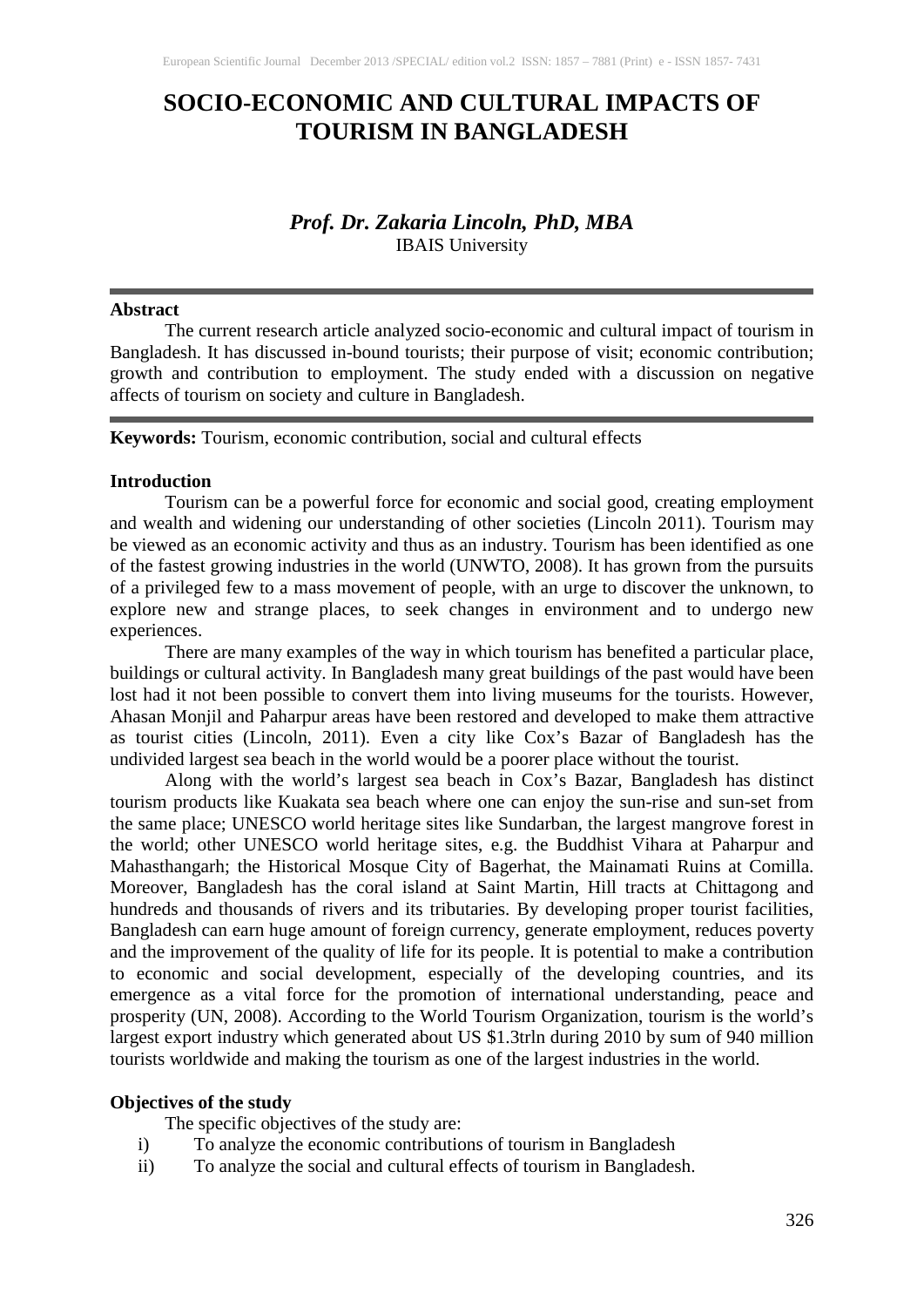### **Research methodology**

The study is qualitative in nature but descriptive in style. As such it is an exploratory research.Both primary and secondary data have been used. Two separate semi-structured questionnaires have been used one for tourists, one for stakeholders and in-depth personal interviewing technique has been used for tourism experts. The study is located in those areas where tourists frequently visit selected from the popular destinations in Bangladesh. Nonprobability, mainly the area sampling technique has been used. Appropriate proportional sample from each of the three broad sample categories has been selected for the purpose of data collection. All relevant non-parametric tests have been conducted to arrive any meaningful conclusion of the study.

### **Tourism scenario and its impacts**

The number of international tourist arrivals in Bangladesh rose from 113242 in 1991 to 468959 in 2008; an average growth rate is 9 percent. Since 1973, the effect of fuel price increases has merely moderated the rate of expansion. The number of international tourist arrival was 343590, 397410 and 468951 in the years 2006, 2007 and 2008, respectively. Most visitors were from India, New Zealand, Australia, Germany, the United Kingdom, and the United States. In addition to being a source of income and employment, tourism is frequently a source of amenities for the resident population of Bangladesh. Because of visitor traffic, residents may enjoy a higher standard of public transport, shopping and entertainment facilities than they would be able to support otherwise. The provision of incomes, jobs and amenities for the resident population therefore is regarded as the three beneficial effects of tourism to tourist destination in Bangladesh.

| <b>Month</b> | 2000    | 2001    | Table 1. Foreign visitors inflivation infolling 2000-2002<br>2002 | 2003    | 2004    | 2005     | 2006    | 2007    | 2008    | 2009     |
|--------------|---------|---------|-------------------------------------------------------------------|---------|---------|----------|---------|---------|---------|----------|
| January      | 23,160  | 25,548  | 23,711                                                            | 22,193  | 23,670  | 20,213   | 16,382  | 16,733  | 39,345  | 28,632   |
| February     | 18.730  | 20,724  | 16,152                                                            | 19,041  | 25,012  | 15,848   | 13,473  | 17,308  | 30,788  | 26,286   |
| March        | 15,982  | 20,062  | 17,898                                                            | 16,506  | 24,262  | 19,853   | 13,659  | 17,579  | 30,079  | 25,114   |
| April        | 14,976  | 19,216  | 15,372                                                            | 15,299  | 23,173  | 16,234   | 12,261  | 23,956  | 25,128  | 24,786   |
| May          | 15,647  | 15,926  | 15,771                                                            | 17,996  | 14,959  | 18,535   | 20,971  | 20,853  | 36,929  | 23,704   |
| June         | 14,212  | 16,606  | 15,754                                                            | 21,867  | 23,020  | 17,496   | 17,002  | 24,483  | 39,158  | 22,244   |
| July         | 14,809  | 15,517  | 14,345                                                            | 22,957  | 26,991  | 19,773   | 25,604  | 32,223  | 42,457  | 21,780   |
| August       | 13,399  | 16,739  | 14,315                                                            | 19,041  | 21,938  | 15,292   | 14,244  | 20,614  | 36,017  | 18,239   |
| September    | 12,874  | 11,015  | 13,022                                                            | 17,968  | 19,860  | 13,166   | 16,823  | 18,509  | 26,723  | 14,749   |
| October      | 15,855  | 13,053  | 18,601                                                            | 23,498  | 21,785  | 15,568   | 17,237  | 27,073  | 43,213  | 19,963   |
| November     | 19,489  | 15,265  | 17,136                                                            | 21,028  | 27,208  | 18,399   | 14,734  | 30,308  | 39,996  | 19,336   |
| December     | 20,078  | 17,528  | 25,169                                                            | 27,115  | 19,392  | 17,285   | 17,921  | 39.471  | 77,499  | 22,274   |
| Total        | 199,211 | 207,199 | 207,246                                                           | 244,509 | 271,270 | 207,662  | 200,311 | 289,110 | 467,332 | 267,107  |
| $%$ Change   | 15.30   | 4.01    | 0.02                                                              | 17.98   | 10.94   | $-23.45$ | $-3.54$ | 44.33   | 61.65   | $-42.84$ |

**Table 1: Foreign Visitors Arrival by Months 2000-2009**

Source: Special Branch of Bangladesh Police

Tourism has particular significance to developing Bangladesh to underdeveloped regions. An improvement in living standards has generated through tourist traffic. No sophisticated technology is required to establish the basic facilities. As the tourism industry is labor-intensive, tourism can absorb unemployed labor resources which are particularly valuable in areas with surplus unskilled labor in Bangladesh.

In some beat ions tourism has provided an infrastructure which in turn forms the base and the stimulus for the diversification of the economy and for the development of other industries in Bangladesh. Thus tourism expenditure may be said to stimulate an economy beyond the sector concerned with tourism.

Bangladesh government authorities have identified tourism as a means of generating employment and foreign currency. The economic significance of tourism varies from country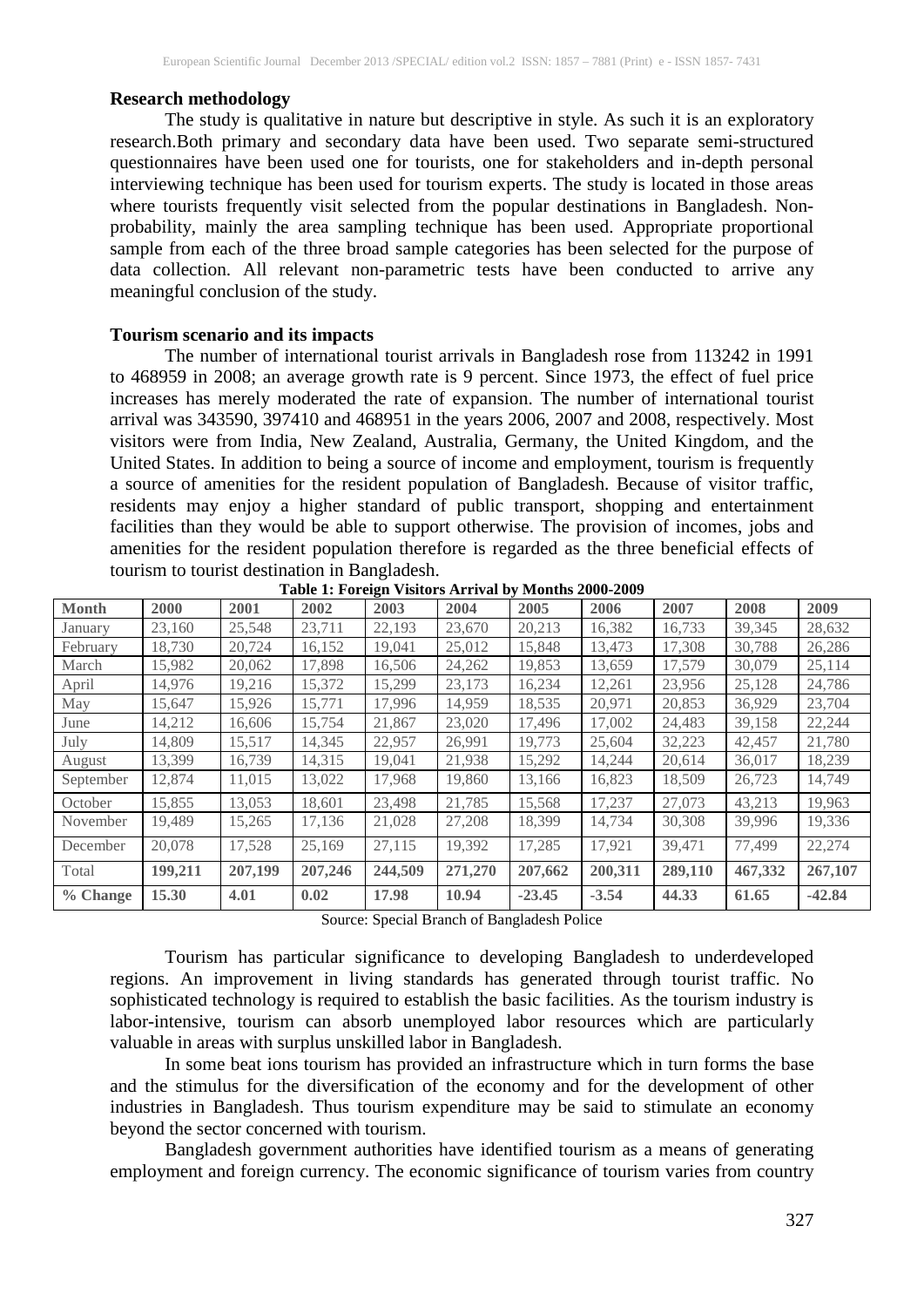to country. Tourism receipts as a percentage of total export earnings range from 1.1 per cent for Japan to 22 per cent for Spain. In Bangladesh, the economic significance of tourism may be measured in terms of its ability to generate an inflow of foreign exchange. On the other hand, in a developed country, its significance may be measured in terms of its ability to assist diversification and combat regional unbalances.

| <b>Particulars</b>                                             |                  |                  |                  |                   |                  |                  |          |          |
|----------------------------------------------------------------|------------------|------------------|------------------|-------------------|------------------|------------------|----------|----------|
| (BDTbn, nominal prices)                                        | 2005             | 2006             | 2007             | 2008              | 2009             | 2010             | 2011E    | 2021F    |
| 1. Visitor exports                                             | $\overline{5.0}$ | $\overline{5.5}$ | $\overline{5.3}$ | $\overline{5.1}$  | $\overline{5.3}$ | $\overline{5.7}$ | 6.6      | 21.8     |
| 2. Domestic expenditure                                        | 137.0            | 158.8            | 182.9            | 207.0             | 227.6            | 257.3            | 293.9    | 863.3    |
| 3. Internal tourism consumption                                | 142.6            | 164.9            | 188.8            | 212.9             | 233.7            | 264.1            | 301.6    | 888.6    |
| $(=1+2+goverm)$ individual                                     |                  |                  |                  |                   |                  |                  |          |          |
| spending)                                                      |                  |                  |                  |                   |                  |                  |          |          |
| Purchases<br>4.<br>by<br>tourism                               | $-52.3$          | $-61.3$          | $-71.6$          | $-82.4$           | $-91.0$          | $-103.0$         | $-117.2$ | $-340.8$ |
| providers,                                                     |                  |                  |                  |                   |                  |                  |          |          |
| including<br>imported<br>good                                  |                  |                  |                  |                   |                  |                  |          |          |
| (supply chain)                                                 |                  |                  |                  |                   |                  |                  |          |          |
| 5. Direct contribution<br>of                                   | 90.3             | 103.6            | 117.3            | 130.5             | 142.7            | 161.0            | 184.4    | 547.8    |
| Travel & Tourism to GDP                                        |                  |                  |                  |                   |                  |                  |          |          |
| $(=3+4)$                                                       |                  |                  |                  |                   |                  |                  |          |          |
| Other final impacts (indirect                                  |                  |                  |                  |                   |                  |                  |          |          |
| & induced)                                                     |                  |                  |                  |                   |                  |                  |          |          |
| 6. Domestic supply chain                                       | 46.7             | 53.6             | 60.7             | 67.5              | 73.8             | 83.3             | 95.4     | 283.4    |
| 7. Capital investment                                          | 10.4             | 12.1             | 13.5             | $\overline{22.6}$ | 24.9             | 28.8             | 33.5     | 98.6     |
| collective<br>8.<br>Government                                 | 3.7              | 4.2              | 4.8              | 5.3               | 6.0              | 6.9              | 7.9      | 24.3     |
| spending                                                       |                  |                  |                  |                   |                  |                  |          |          |
| 9. Imported goods from indirect                                | $-3.1$           | $-5.4$           | $-5.5$           | $-8.0$            | $-9.0$           | $-10.4$          | $-11.5$  | $-30.4$  |
| spending                                                       |                  |                  |                  |                   |                  |                  |          |          |
| 10. Induced                                                    | 38.9             | 43.4             | 49.0             | 54.7              | 2.5              | 70.7             | 81.8     | 248.0    |
| <b>Contribution</b><br>11.Total<br>of                          | 187.0            | 211.6            | 239.7            | 272.6             | 300.9            | 340.3            | 391.7    | 1,171.8  |
| Travel & Tourism to GDP                                        |                  |                  |                  |                   |                  |                  |          |          |
| $( = 5 + 6 + 7 + 8 + 9 + 10)$                                  |                  |                  |                  |                   |                  |                  |          |          |
| <b>Employment impacts ('000)</b>                               |                  |                  |                  |                   |                  |                  |          |          |
| 12. Direct contribution of                                     | 1,404.7          | 1,471.2          | 1,500.2          | 1,479.5           | 1,462.5          | 1,470.4          | 1,509.1  | 1,950.7  |
| <b>Travel</b><br>$\boldsymbol{\&}$<br><b>Tourism</b><br>to     |                  |                  |                  |                   |                  |                  |          |          |
| employment                                                     |                  |                  |                  |                   |                  |                  |          |          |
| 13. Total Contribution<br>of                                   | 3,022.2          | 3,119.9          | 3,183.2          | 3,204.0           | 3,201.5          | 3,225.1          | 3,326.1  | 4,322.1  |
| <b>Travel</b><br>$\boldsymbol{\alpha}$<br><b>Tourism</b><br>to |                  |                  |                  |                   |                  |                  |          |          |
| employment                                                     |                  |                  |                  |                   |                  |                  |          |          |
| <b>Other indicators</b>                                        |                  |                  |                  |                   |                  |                  |          |          |
| 14. Expenditure on outbound                                    | 24.2             | 30.6             | 36.5             | $\overline{50.4}$ | 44.9             | 46.5             | 44.2     | 124.4    |
| travel                                                         |                  |                  |                  |                   |                  |                  |          |          |
| International<br>tourist<br>15.                                | 208              | 200              | 289              | 467               | 417              | 429              | 443      | 630      |
| (overnight<br>visitor)<br>arrivals                             |                  |                  |                  |                   |                  |                  |          |          |
| (000)                                                          |                  |                  |                  |                   |                  |                  |          |          |

**Table 2: The Economic Contribution of Travel and Tourism**

Bangladesh tourism industry with its enormous potentials is striving to reach at a satisfactory level in order to play the expected role in the economy of the country. A major sector of the services economy, tourism is increasingly recognized as contributing to social and economic development as well as a beneficial activity for host countries and local communities to combat unemployment by creating direct and indirect jobs and contributing significantly to rural development, especially in depressed rural areas threatened by the decline of traditional agricultural activities and it is precisely in rural areas of developing countries where most poor people live. Also that the world tourism is booming and almost imperceptibly it has become one of the fastest growing biggest industries in the world.

Tourism's appeal to developing countries is based, in large part, on its provision of foreign currency earnings and corresponding alleviation of the balance of payments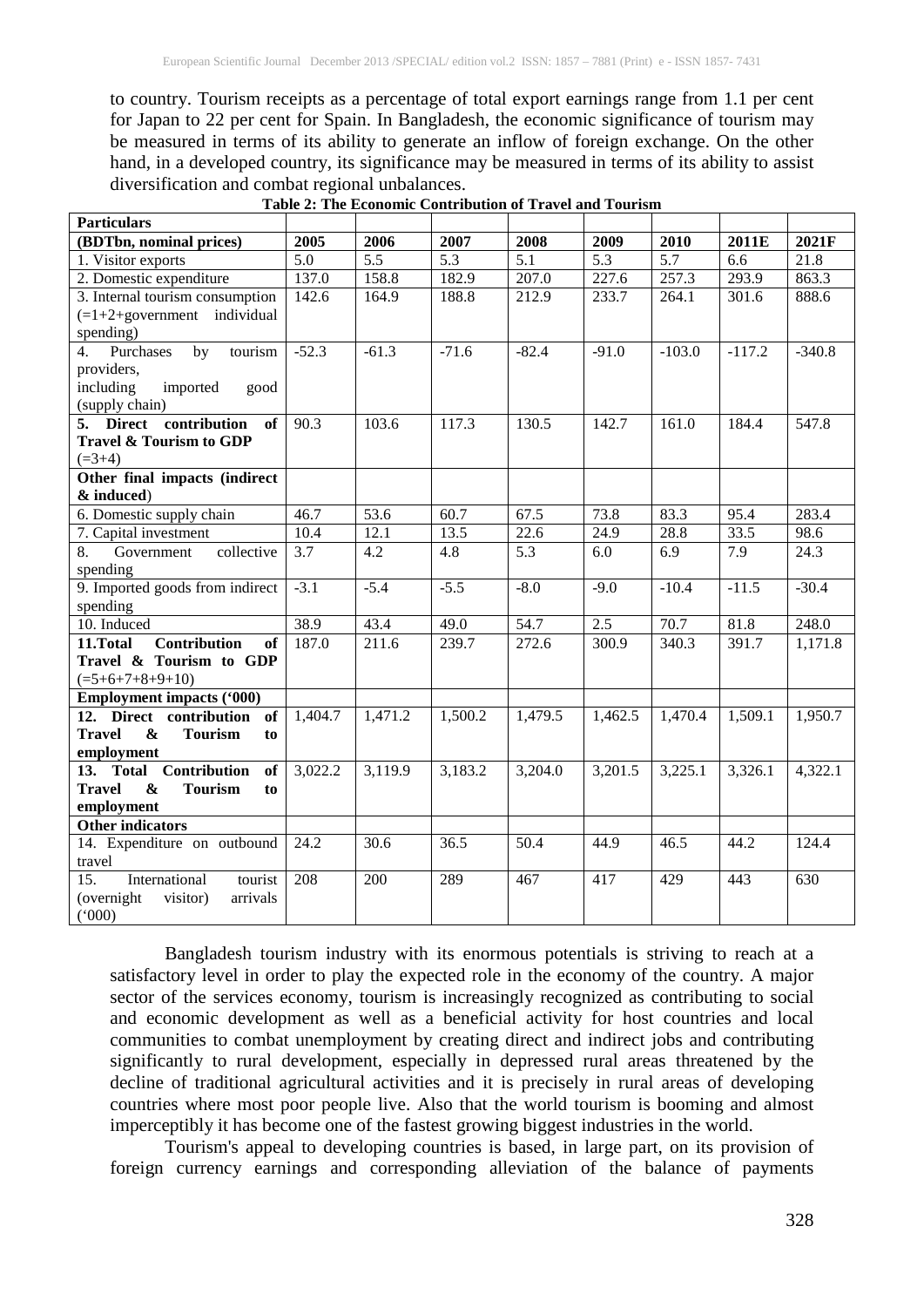constraint. As Bangladesh is facing the constraints in foreign currency as well as the adverse position in the balance of payment account, the proper policy and strategy for the development of tourism industry can contribute positively to overcome the situation.

The economic impact of tourism has a disproportionate effect on the host community because of the multiplier effect which spreads the benefits for beyond the resort. The economic impact can be divided into three stages. First, there is a direct expenditure by tourists on goods and services provided by hotels and restaurants. Second is, the indirect expenditure due to the resultant business transactions arising from the first stage. Finally, there is the induced expenditure due to the responding of income by local nationals employed in or benefiting from the tourism expenditure in their regions.

The above discussion can be summed up in the following way:

 $I + X + G + C = S + M + T + C$ 

Where,  $I =$  Investment

 $X =$ Exports

 $G = Government$  spending

 $C =$ Consumer spending

 $S =$  Saving

- $M =$ Imports
- $T = Taxation$

When both sides of the equation are equal the national income is said to be in equilibrium.

Economic growth occurs when,

 $I + X + G + C > S + M + T + C$ 

Tourism has economic effects by

- 1. Creating employment and income
- 2. Contributing to the balance of payments

The term tourist multiplier refers to the ratio of two changes-the change in one of the key economic variables such as output (income, employment of government revenue) to the change in tourist expenditure.

The basic formulation of Tourism Multiplier is thus,

Tourist Multiplier = 
$$
A\left(\frac{1}{1 - BC}\right)
$$

Where  $A =$  proportion of tourist expenditure remaining in the area after first round leakages,

 $B =$  proportion of income that local people spend on local goods and servicespropensity to spend locally,

 $C =$  proportion of expenditure of local people which rues as local income.

Tourism multipliers measure the present economic performance of the tourism industry and the short-run economic effects of a change in the level or pattern of tourism expenditure. They are particularly suitable for studying the impact of tourist expenditure on business turnover, incomes, employment, government revenue and the balance of payments.

### **Negative affects of tourism in society and culture**

Tourism damages not only the landscape but also the indigenous way of life, culture and sets of values of Bangladesh.

In Bangladesh, premature exposure to western ideas and technologies has created a variety of social problems. It inevitably altered people's daily lives and rapid tourism development contributed to high crime rates and introduced gambling, drinking and prostitution, materialism and greed. Unpleasant experiences with nude travelers have brought about open resentment towards tourists.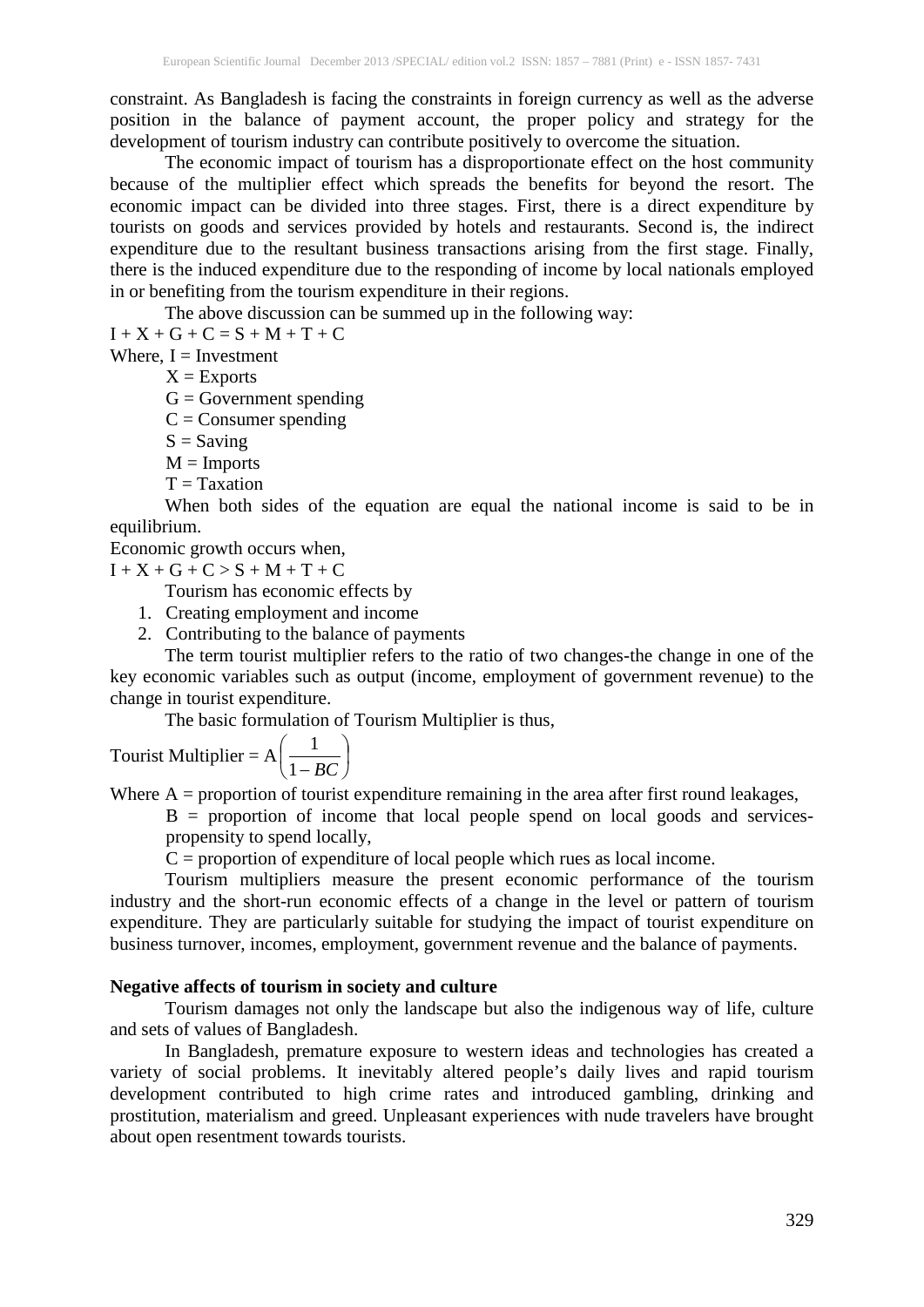Bangladesh has paid for a high price for its tourism industry in the form of congestion, pollution and a high cost of living. As the tourist infrastructure expanded, land became more and more scarce, causing real estate price to soar.

The problem is much wider than that. Tourist traffic in tunic and where it concentrates in particular locations in Bangladesh affects the rural environment, cars and buses create congestion on the roads as well as noise and other forms of pollution. Aircraft noise disturbs the residents and causes damage to wild life. Tourist damage crops and flora and leave litter behind. Without tourism the rural environment would have a better change of being preserved.

It is alleged that tourism generates crime in Bangladesh. Many researchers have perceived a positive correlation between tourism and crime. In an attempt to attract tourists, crimes have developed. Through the generation of friction between the host population and tourists many criminal activities have generated. Tourism creates situations where gains from crime may be high and the likelihood of detection small.

Tourist region of Bangladesh must process natural advantages and as a rule, it has a lower standard of living than the region from which it draws its tourists. In such a situation the observation of a better life style may induce resident population to greater work efforts, a higher saving rate in rise above the present station of life.' Unfortunately often the resident may find no opportunity before them to changes their miserable living conditions. As a result, a disturbing sense of frustration creeps in. In areas like Cox's Bazar, Kuakata, Sent-martin, Rangamati and Sunderban the fact that high birth rate of illegitimate children was attributed to the carnival atmosphere generated by international tourism. Tourism inflicts the behavior of a wasteful society in the midst of a society in the midst of a society of wants.

Other evil effects of tourism should not be lost sight of. For example, tourism in Cox's Bazar has seriously affected the agriculturists, it has affected the rights if fisherman and in Kuakata it has replaced traditional occupations. In most modern tourist projects there has always been a conflict of land use and environmental damage through hotel construction and waste disposal. In certain cases the curio trade has encouraged the vandalisation of our architectural heritage and art objects. There is also the practice of illegal trade in hard currency. Such activities turn a section of the local population into pimps touts and black marketers. Sometimes tourists may provide the market for such activities.

There is a positive correlation between tourism and prostitution. Amongst the attractions of Bangladesh cities such as Cox's Bazar and Kuakata are the brothels. Their streets are often through by curious tourists who wish to see the girls. Sex-tourism has developed in these two cities.

Tourism associated with prostitution or what is called sex-tourism has assumed alarming in Bangladesh. Sex tourism, drug peddling and bride buying have become interlinked particularly in our country with some tourism and tourists.

The technological complexity of twentieth century living has led to forms of pollution which are both initiated and compounded by tourism development. Large scale tourist movement requires the use of mass transportation and the fuel burn from aircraft adds to air pollution; civilian aircraft account for the emission of 3 per cent of all carbon dioxide created by man and a similar amount of nitrous oxide. The introduction of quieter, more fuel-efficient and cleaner jet engines unfortunate has the side-effect of increasing the emission of nitrous oxide. Emissions from the exhausts of cars and boats used in tourism compound the problem.

All three forms of travel can also contribute unacceptable levels of noise, which must be considered a form of pollution. Waterborne vessels, by dumping fuel or waste overboard also contribute unacceptable levels of noise, which must be considered a form of pollution. Waterborne vessels, by dumping fuel or waste overboard also contribute to water pollution which, in turn, affects the wildlife on the rivers. Beaches give particular cause for concern in that polluted waters can lead to serious illness among bathers.